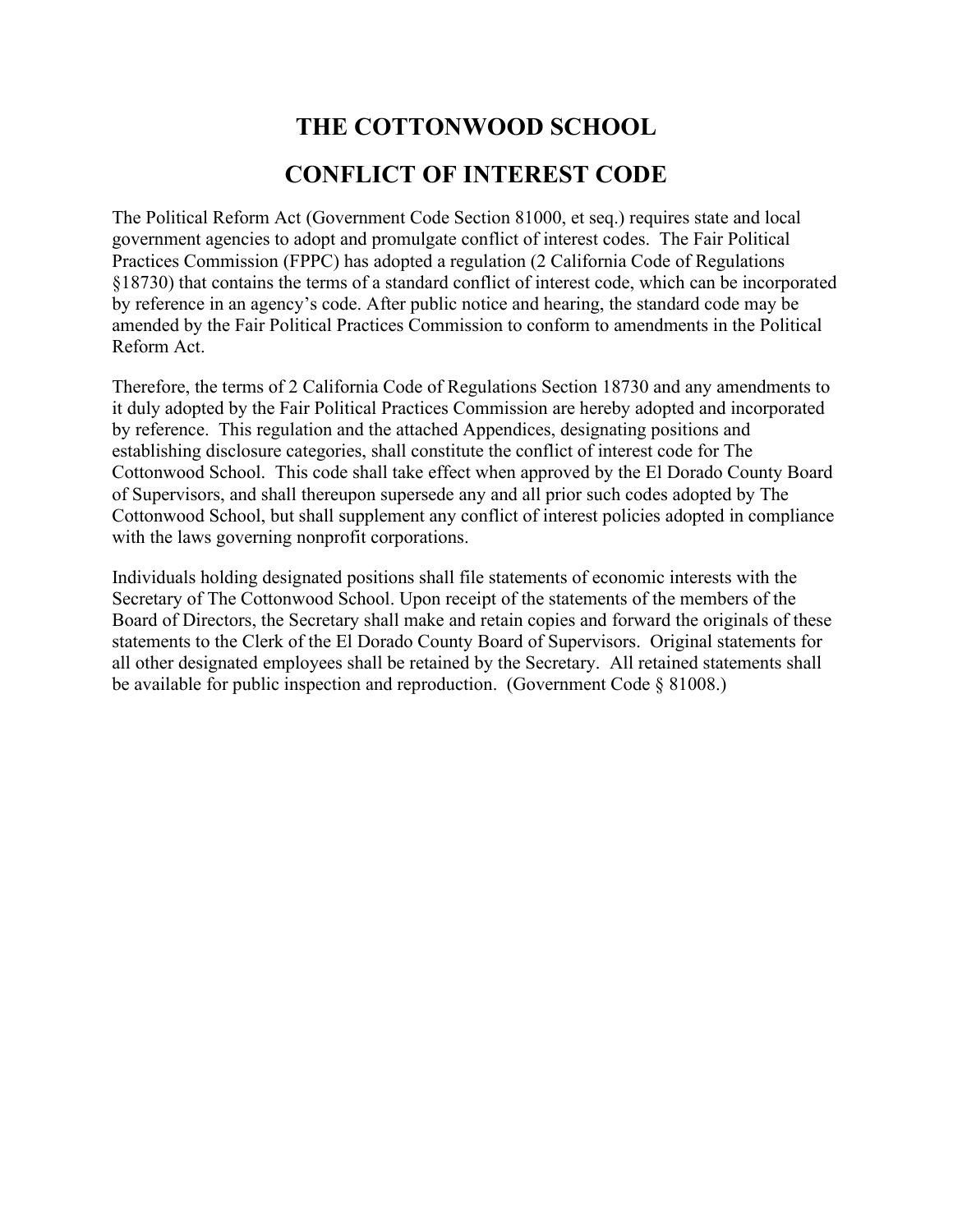## **APPENDIX A**

| <b>Designated Positions</b>                    | Disclosure Category |
|------------------------------------------------|---------------------|
| Members of the Governing Board                 | 1, 2                |
| President/CEO                                  | 1, 2                |
| Principal/Superintendent                       | 1,2                 |
| Assistant Director(s)                          | 3                   |
| Verification Specialists                       | 3                   |
| Teachers                                       | 3                   |
| <b>Regional Coordinators</b>                   | 3                   |
| Senior Director of Special Education           | 3                   |
| Regional Director of Special Education         | 3                   |
| <b>Assistant Director of Special Education</b> | 3                   |

The Principal or designee may determine in writing that a particular consultant or newly created position as set forth in 2 Cal. Code Regs. § 18219, that makes or participates in the making of decisions that may foreseeably have a material effect on any financial interest is hired to perform a range of duties that is limited in scope and thus the broadest disclosure is not necessary. Such written determination shall include a description of the consultant's or new position's duties and, based upon that description, a statement of the extent of disclosure requirements. The Principal or designee's determination is a public record and shall be retained for public inspection in the same manner and location as this conflict of interest code (Government Code § 81008).